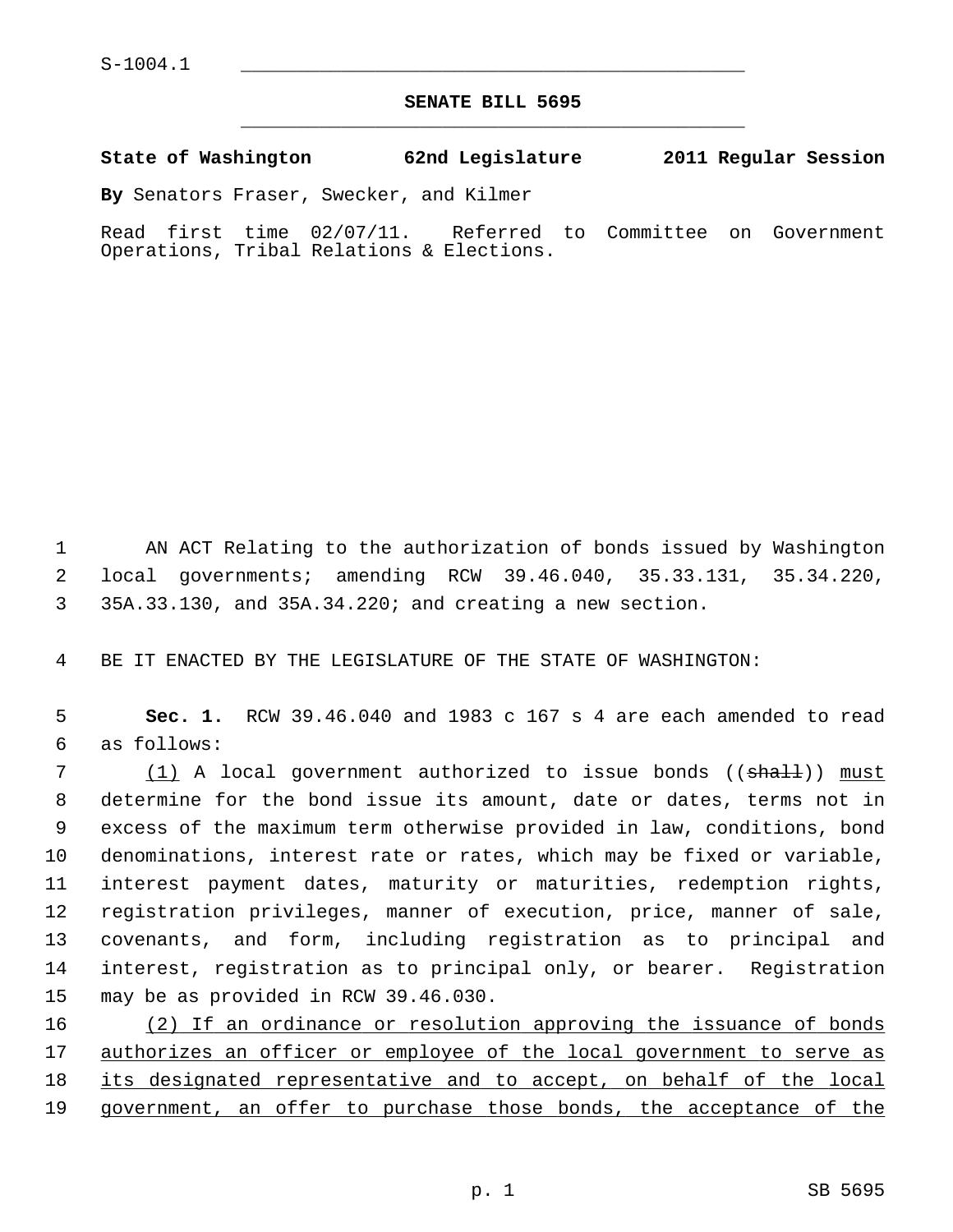offer by the designated representative must be consistent with terms established by the ordinance or resolution, and with additional parameters set by the governing body of the local government in the ordinance or resolution. That ordinance or resolution must establish the following terms for the bonds or set forth parameters with respect thereto: The amount, date or dates, denominations, interest rate or rates (or mechanism for determining interest rate or rates), payment dates, final maturity, redemption rights, price, minimum savings for refunding bonds (if the refunding bonds are issued for savings purposes), and any other terms and conditions deemed appropriate by the legislative body of the local government. For a noncharter county, the designated representative must be the county treasurer.

13 **Sec. 2.** RCW 35.33.131 and 1969 ex.s. c 95 s 19 are each amended to 14 read as follows:

15 Moneys received from the sale of bonds or warrants ((shall)) must 16 be used for no other purpose than that for which they were issued ((and 17 no expenditure shall be made for that purpose until the bonds have been 18 duly authorized)). If any unexpended fund balance remains from the 19 proceeds realized from the bonds or warrants after the accomplishment 20 of the purpose for which they were issued it  $((shall))$  must be used for 21 the ((redemption of such bond or warrant indebtedness)) payment of 22 principal of or interest on such indebtedness consistent with 23 applicable provisions of federal tax law. Where a budget contains an 24 expenditure program to be partially or wholly financed from a bond 25 issue to be authorized thereafter, ((no such expenditure shall)) 26 expenditures of amounts anticipated to be reimbursed from the proceeds 27 of the issuance and sale of such bonds must be made or incurred ((until 28 after the bonds have been duly authorized)) consistent with any 29 applicable federal tax law requirements.

30 **Sec. 3.** RCW 35.34.220 and 1985 c 175 s 25 are each amended to read 31 as follows:

32 Moneys received from the sale of bonds or warrants ((shall)) must 33 be used for no other purpose than that for which they were issued ((and 34 no expenditure shall be made for that purpose until the bonds have been 35 duly authorized)). If any unexpended fund balance remains from the 36 proceeds realized from the bonds or warrants after the accomplishment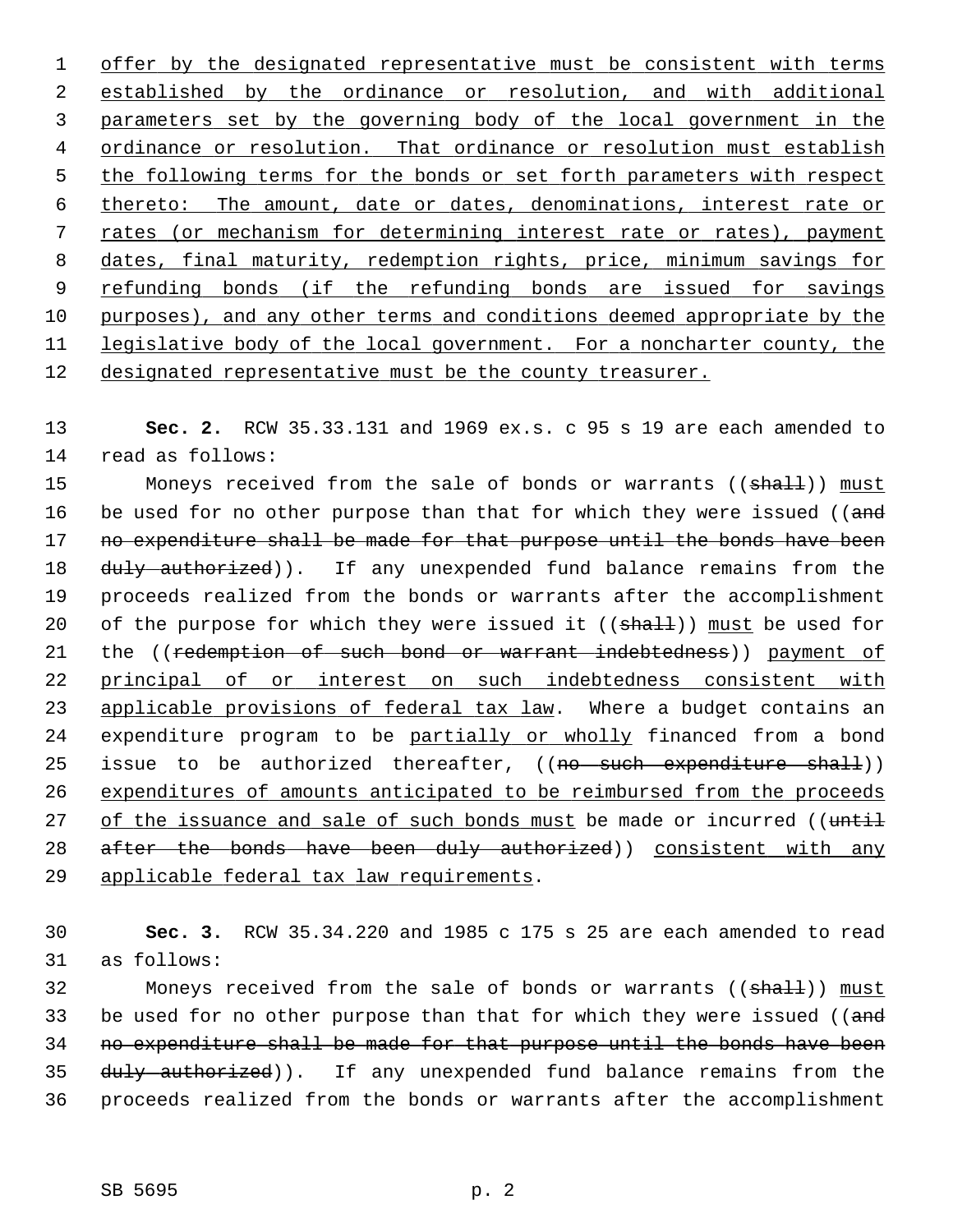1 of the purpose for which they were issued, it ((shall)) must be used 2 for the ((redemption of such bond or warrant indebtedness)) payment of 3 principal of or interest on such indebtedness consistent with 4 applicable provisions of federal tax law. Where a budget contains an 5 expenditure program to be partially or wholly financed from a bond 6 issue to be authorized thereafter, ((no such expenditure shall)) 7 expenditures of amounts anticipated to be reimbursed from the proceeds 8 of the issuance and sale of such bonds must be made or incurred ((until 9 after the bonds have been duly authorized)) consistent with any 10 applicable federal tax law requirements.

11 **Sec. 4.** RCW 35A.33.130 and 1967 ex.s. c 119 s 35A.33.130 are each 12 amended to read as follows:

13 Moneys received from the sale of bonds or warrants ((shall)) must 14 be used for no other purpose than that for which they were issued ((and 15 no expenditure shall be made for that purpose until the bonds have been 16 duly authorized)). If any unexpended fund balance remains from the 17 proceeds realized from the bonds or warrants after the accomplishment 18 of the purpose for which they were issued it  $((shall))$  must be used for 19 the ((redemption of such bond or warrant indebtedness)) payment of 20 principal of or interest on such indebtedness consistent with 21 applicable provisions of federal tax law. Where a budget contains an 22 expenditure program to be partially or wholly financed from a bond 23 issue to be authorized thereafter, ((no such expenditure shall)) 24 expenditures of amounts anticipated to be reimbursed from the proceeds 25 of the issuance and sale of such bonds must be made or incurred ((until 26 after the bonds have been duly authorized)) consistent with any 27 applicable federal tax law requirements.

28 **Sec. 5.** RCW 35A.34.220 and 1985 c 175 s 54 are each amended to 29 read as follows:

30 Moneys received from the sale of bonds or warrants ((shall)) must 31 be used for no other purpose than that for which they were issued (( $\overline{and}$ ) 32 no expenditure shall be made for that purpose until the bonds have been 33 duly authorized)). If any unexpended fund balance remains from the 34 proceeds realized from the bonds or warrants after the accomplishment 35 of the purpose for which they were issued, it  $((shaH))$  must be used 36 for the ((redemption of such bond or warrant indebtedness)) payment of